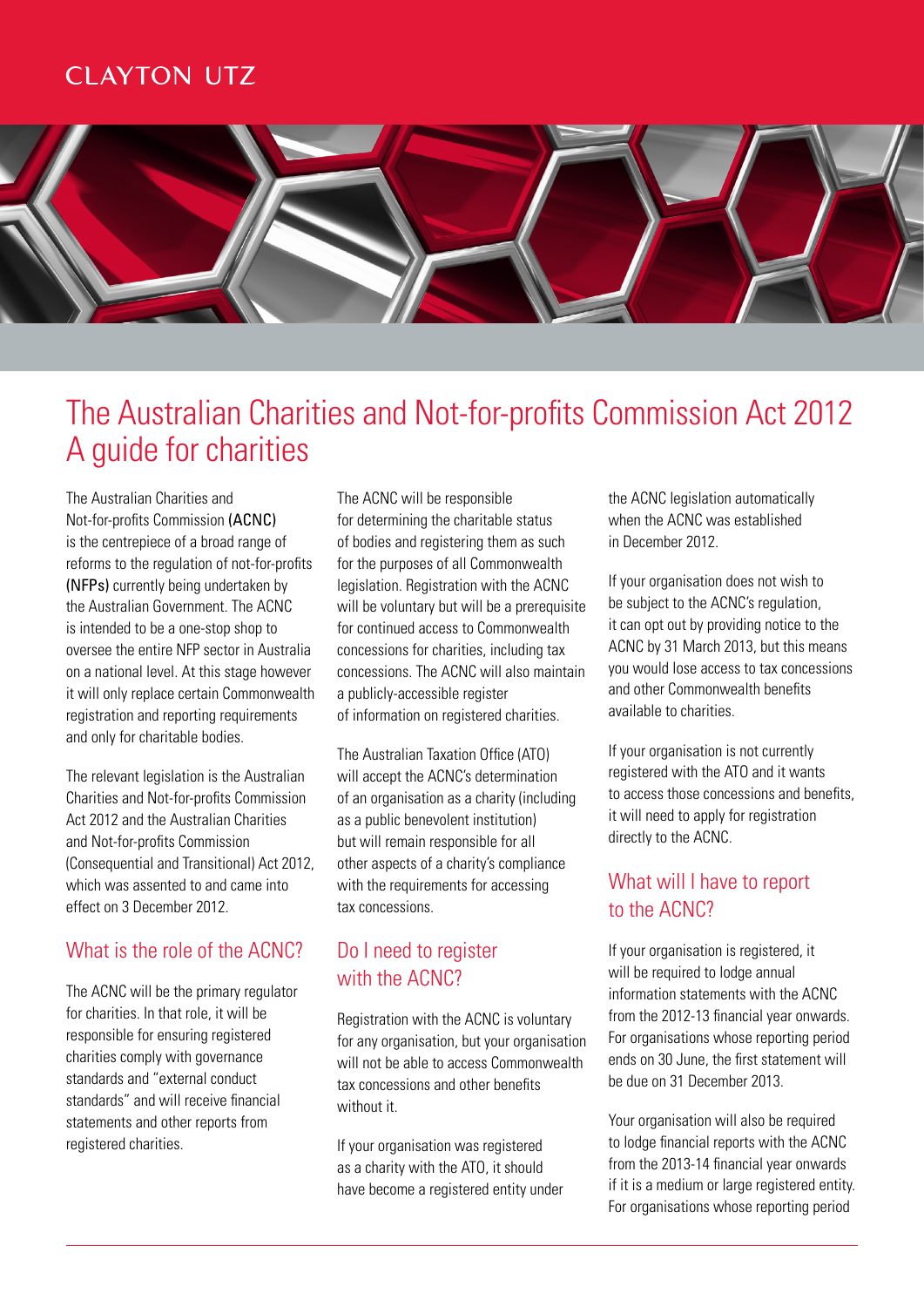ends on 30 June, the first financial report will be due on 31 December 2014. A medium registered entity can choose to have its financial reports audited or reviewed, but a large registered entity must have its financial reports audited.

Your organisation will be:

- a small registered entity if its revenue is less than \$250,000 a year;
- a medium registered entity if its revenue is more than \$250,000, but less than \$1 million;
- a large registered entity if its revenue is more than \$1 million.

Whether your organisation is endorsed as a deductible gift recipient does not affect its classification as small, medium or large.

The contents of these statements and reports have not yet been finalised (the requirements for financial reporting will be set out in regulations).

The ACNC may accept reports prepared for other regulators as meeting the ACNC's reporting requirements. In particular, the ACNC will accept reports from schools reporting under the Schools Assistance Act 2008 as meeting the ACNC's reporting requirements.

It is not yet clear whether the reporting obligations to the ACNC will replace the reporting obligations to the ATO for registered entities such as charitable public and private ancillary funds.

## Charities that are also established as companies under the Corporations Act

If your organisation is a charity established as a company under the Corporations Act, such as a company limited by guarantee, the ACNC will largely replace the Australian Securities and Investments Commission as your regulator.

There is a staggered approach to the transition:

- some requirements to notify ASIC of certain events under the Corporations Act will no longer apply once your organisation is registered with the ACNC from December 2012;
- many other obligations under the Corporations Act will no longer apply to your organisation and its directors from 1 July 2013.

Instead, your organisation will need to notify the ACNC of relevant events, and other obligations will be found in the ACNC legislation and regulations.

This also means that you will no longer report to ASIC or be required to comply with the rules for auditing of financial reports under the Corporations Act from 1 July 2013.

## Will my organisation's information be made public?

A key goal of the establishment of the ACNC is to increase the transparency of charities.

The ACNC will maintain a public register including extensive details about all registered entities. This will include:

- contact details for the entity;
- governing rules;
- annual information statements and financial reports;
- details of warnings or other enforcement action taken by the ACNC (and any responses of the entity to that action); and
- names and positions of directors or other responsible entities of the entity, but not other contact details.

During consultation on the ACNC legislation, concerns were raised as to the amount of information that would be made public on the register, particularly on behalf of private ancillary funds. In response, under the final legislation:

- contact details of directors will not be publicly accessible;
- the ACNC has a discretion to withhold or remove information from the register in certain circumstances; and
- regulations may be made to provide further exemptions from disclosure.

## Staying registered – complying with governance standards

As a condition of registration, your organisation must comply with governance standards which are to be set out in regulations. The governance standards may require your organisation:

- to have specified matters in its governing rules;
- to achieve specified outcomes and specify principles as to how your organisation is to achieve those outcomes;
- to establish and maintain processes for the purpose of ensuring specified matters.

The governance standards cannot include gag clauses that would prevent your organisation from commenting on or advocating for changes to law, policy or practice if the comment or advocacy furthers your organisation's purpose and is lawful.

These standards may mean that changes need to be made to your organisation's governing rules (such as its constitution, rules of association or trust deed) and to the way your organisation conducts itself (such as how and when it holds members' meetings). New standards to which your directors or other responsible entities need to perform their duties may also apply.

The exact terms and date of commencement of these governance standards are not yet known, but the Government must undertake public consultation with stakeholders before it makes the regulations. This consultation is expected to begin before the end of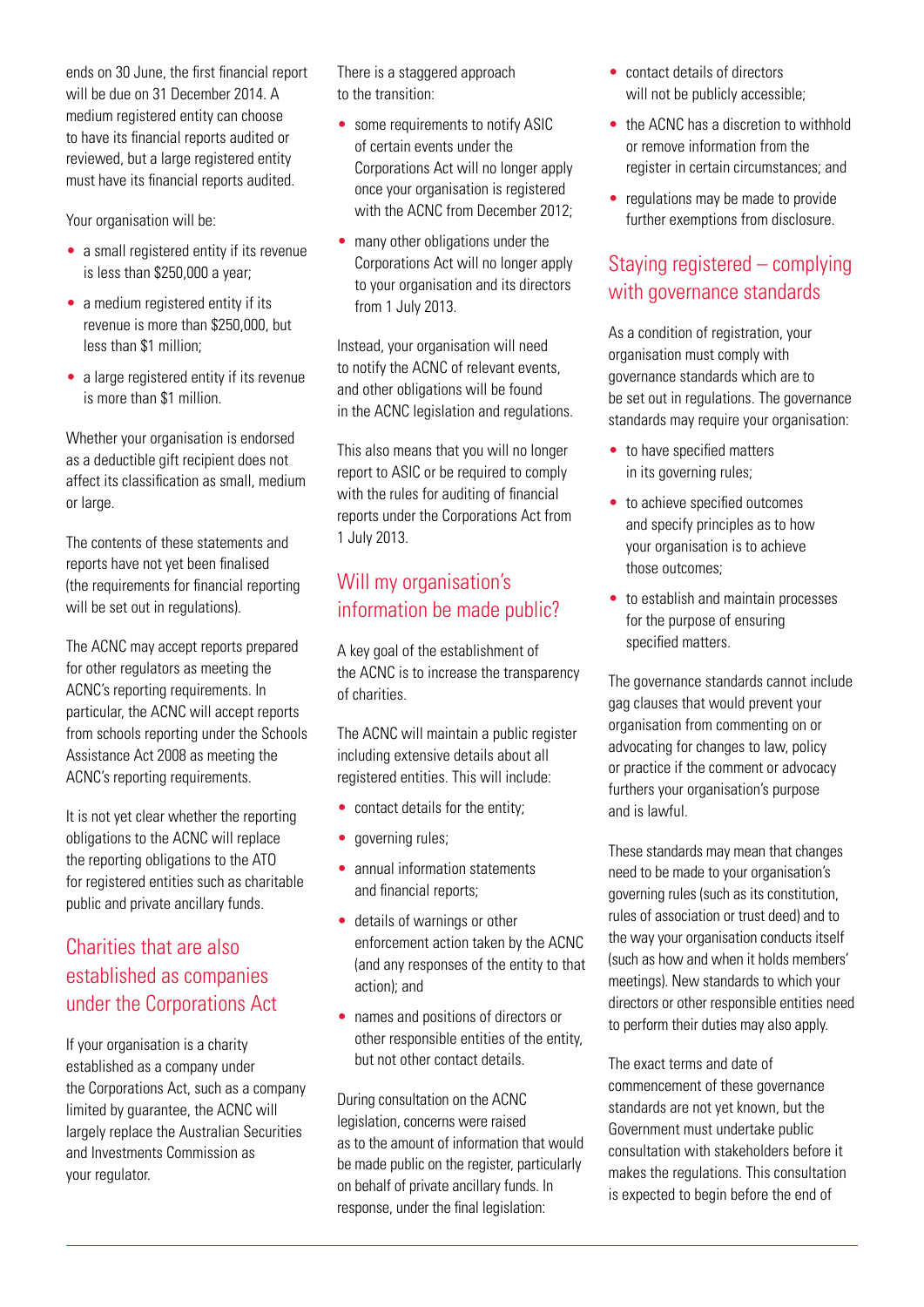2012. We expect that the standards will take the form of broad principles, rather than prescriptive requirements on how your organisation needs to be managed.

To coincide with the introduction of these standards regulated by the ACNC, a number of governance requirements and civil directors' duties in the Corporations Act will cease to apply to registered entities from 1 July 2013. These include:

- a director's civil duty to exercise their powers and discharge their duties with the degree of care and diligence that a reasonable person would exercise (section 180 of the Corporations Act);
- a director's civil duty to exercise their powers and discharge their duties in good faith in the best interests of the corporation and for a proper purpose (section 181 of the Corporations Act);
- a director's civil duty to not improperly use their position or information gained as a director to gain an advantage or cause detriment to the corporation (sections 182 and 183 of the Corporations Act);
- provisions dealing with disclosure of and voting on matters involving material personal interests of directors (sections 191 to 194 of the Corporations Act); and
- provisions governing meetings of members (Part 2G.2 of the Corporations Act).

The fact that these provisions will cease to apply to ACNC registered entities suggests that the governance standards may be expected to cover similar requirements.

The regulations will also provide for "external conduct standards" with which registered entities must comply as a condition of registration. These are expected to cover foreign activities or dealings by registered entities, including anti-money laundering and counter-terrorism financing. Again, the terms of these standards are not yet known and the Government must

undertake public consultation with stakeholders before they can be made. The consultation is expected to begin before the end of 2012.

## Are directors and responsible entities directly liable for obligations?

In some circumstances, obligations and liabilities under the ACNC legislation are imposed directly on the directors, trustees or members of committees of management (described collectively as "responsible entities") of your organisation. These can vary depending upon the type of organisation.

In contrast to the position taken in earlier drafts, the legislation does not say that an offence under the legislation committed by a company or trust can also be taken to have been committed by the directors of the company or corporate trustee.

#### What if your organisation is unincorporated?

All obligations that an unincorporated registered entity has under the ACNC legislation are also imposed on each individual who is a member of the committee of management of the entity (but may be discharged by any of those individuals) and any amounts payable under the legislation by the entity are also payable by the individuals. In certain circumstances, those individuals may also be taken to have committed any offences under the legislation that are committed by the organisation.

#### What if your organisation is a body corporate?

If your organisation is a body corporate, its directors may be liable to pay amounts under the ACNC legislation that are payable by the organisation, but only if the amount is payable because of the director's deliberate act or omission involving dishonesty, gross negligence or recklessness.

This includes administrative penalties arising under the ACNC legislation for making false or misleading statements to the ACNC or failing to lodge documents on time.

#### What if you are or your organisation is a trustee?

If your organisation is a trust, an obligation imposed on the trust under the ACNC legislation is imposed on each trustee and on each director of a corporate trustee of the trust (but may be discharged by any of those entities).

The exact scope of this obligation is not clear but it appears to be quite expansive. A similar provision in an earlier exposure draft of the legislation which applied to bodies corporate was subject to considerable criticism during consultation and was subsequently removed.

Directors of a corporate trustee are also personally liable to pay any amount that is payable by the trust, but only if the amount is payable by the trust because of a deliberate act or omission of the director involving dishonesty, gross negligence or recklessness.

To an extent, the higher obligations on directors of corporate trustees is consistent with the approach taken under the Corporations Act which makes directors personally liable for a corporate trustee's obligations in certain situations.

## What if your organisation is a religious charity?

Aspects of the ACNC legislation apply differently to "basic religious charities".

Basic religious charities are those charities which satisfy the following requirements:

- registered with the ACNC as having a purpose of advancing religion;
- not incorporated under the Corporations Act, the Corporations (Aboriginal and Torres Strait Islander)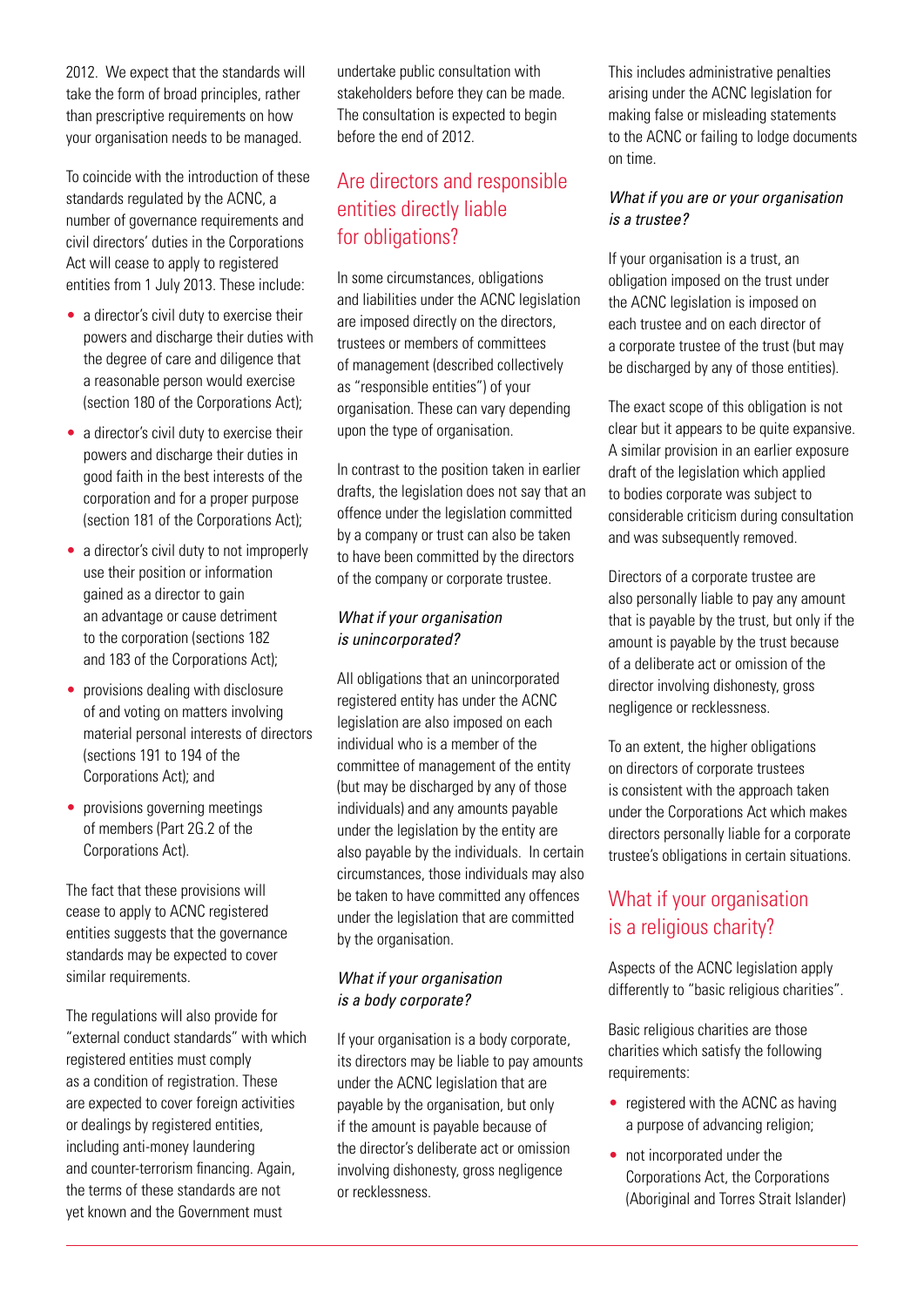Act 2006 or the State and Territory associations incorporation legislation;

- not deductible gift recipients (unless it is only a deductible gift recipient for the operation of one or more funds, authorities or institutions with a combined revenue of less than \$250,000);
- not reporting to the ACNC as part of a group; and
- not receiving grants from Australian government agencies of more than \$100,000.

The different treatments for such charities under the ACNC legislation include:

- not needing to comply with governance standards;
- not being required to give financial reports to the ACNC;
- not being subject to the ACNC's powers to remove or suspend responsible individuals.

Religious charities that are not "basic religious charities" will be treated under the ACNC legislation in the same way as other registered entities.

## Do I still need to comply with State/Territory-based requirements?

In a word, yes.

It is understood that the Government and the ACNC are in the process of negotiation with State and Territory NFP regulators to co-ordinate the approaches of those regulators with the ACNC, including reporting requirements under State and Territory associations incorporation and fundraising legislation.

Additionally, the ACNC has been given powers to accept statements, reports and other documents given to other Australian government agencies (including State and Territory authorities) as being information statements and financial reports for the purposes of the ACNC legislation.

To date, however, there have been limited public signs that any level of co-ordination has been achieved or in which circumstances the ACNC will exercise that power.

On 11 October 2012, South Australia became the first jurisdiction to announce its harmonisation with the ACNC. In particular, it will harmonise its reporting requirements with the ACNC and will also allow charities registered with the ACNC to conduct fundraising in South Australia. Legislation to achieve this has not yet been passed.

In Victoria, the Associations Incorporation Reform Act 2012 is proposed to come into effect on 26 November 2012. In some respects, this Act uses concepts harmonised to the ACNC legislation. For instance, the tiers of reporting requirements for incorporated associations use the same thresholds as for small, medium and large registered entities under the ACNC legislation. However, under this Victorian legislation, there otherwise remains a separate regulator and separate obligations.

Accordingly, until there are further developments, charities will need to continue to separately satisfy all State/Territory requirements imposed on them in addition to their ACNC reporting requirements.

## What powers does the ACNC have?

The ACNC has been given a broad range of enforcement powers, including powers to:

- investigate and gather information
- issue warnings
- direct registered entities to take or avoid taking particular actions
- accept enforceable undertakings
- suspend or remove responsible individuals (including trustees of trusts and directors of companies)

• impose penalties for false and misleading statements or failure to lodge required documents.

For constitutional reasons, most of these enforcement powers may only be used against "federally regulated entities", being constitutional corporations (trading, financial or foreign corporations over which the Commonwealth has legislative power under the Australian Constitution) or trusts where the only trustees are constitutional corporations.

It is not entirely clear from case law on the area that charitable bodies can be constitutional corporations. It should also not be assumed that your organisation is a constitutional corporation simply because it is established under the Corporations Act and registered with ASIC. Conversely, your organisation may be a constitutional corporation even if it is incorporated under State or Territory associations legislation, if it is a trading or financial corporation under the Constitution. The exact scope and efficacy of these powers are therefore yet to be tested.

The ACNC's other source of power to enforce the legislation is its ability to revoke the registration of a registered entity, with the resulting loss of access to tax concessions and other benefits available to charities under Commonwealth legislation. The ACNC taskforce has indicated that it will generally exercise this power as a last resort only. However, given the constitutional limitations on its other enforcement powers, the ability to revoke registrations may potentially be the only means by which the ACNC can effectively exercise control over some registered entities.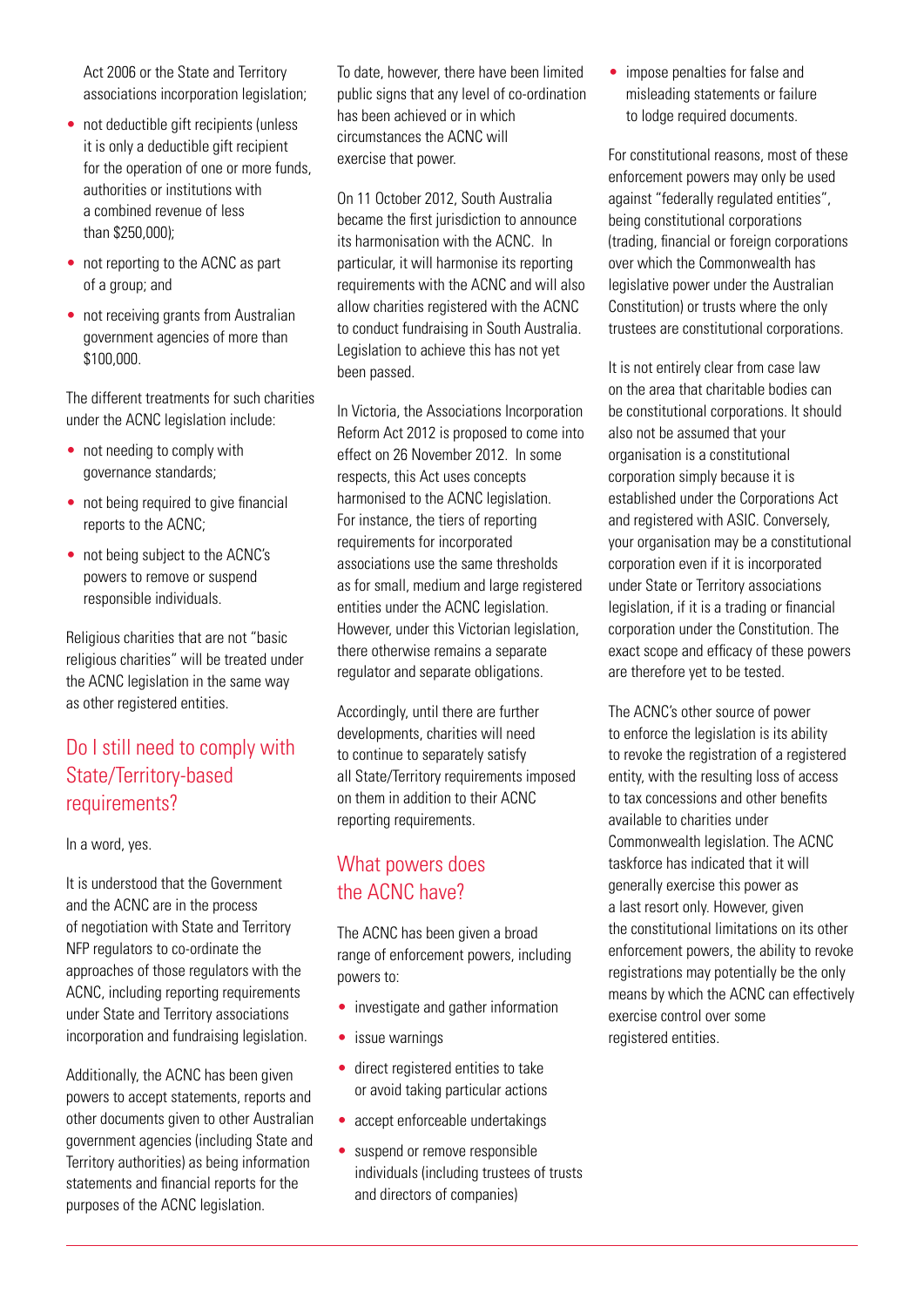### What if I'm not a charity?

If your organisation is not a charity, it will not be affected by the establishment of the ACNC at this stage. For instance, if your organisation is a sports club or arts society, it will not need to report to the ACNC or comply with the ACNC's governance standards and may continue to self-assess its entitlement to access income tax exemption.

Similarly, if your organisation is a public or private ancillary fund that is not charitable under Commonwealth law (for example, because it makes donations to government-related bodies), it will also remain outside the ACNC's powers.

However, the Government has announced that it intends to enact a new definition of charity for Commonwealth purposes to apply from 1 July 2013. The new definition is not known but may mean that organisations that are currently not charities will become subject to the ACNC's regulation from that date.

## Timeline for the new ACNC regime